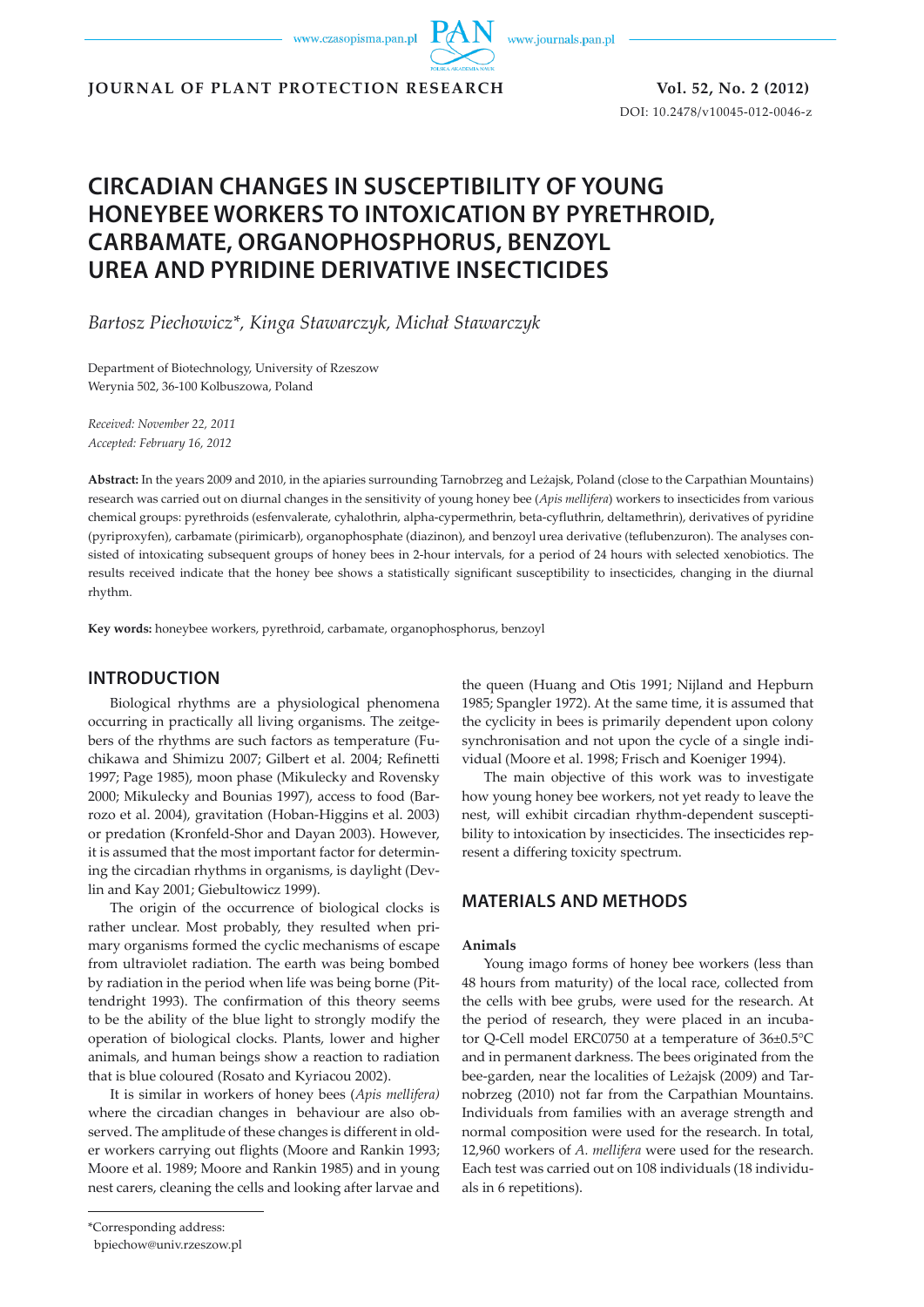$P_{\Lambda}$ 

#### **Plant protection products**

The following insecticides were tested:

- 1. Sumi-Alpha 050 EC an insecticide from the group of pyrethroids (active substance (a.s.): esfenvalerate – 50 g in 1 liter of the agent). The concentration of the usable liquid: 0.0005%.
- 2. Karate-Zeon 050 CS an insecticide from the group of pyrethroids (a.s.: lambda-cyhalothrin – 50 g in 1 liter of the agent). The concentration of the usable liquid: 0.0002%.
- 3. Fastac 100 EC an insecticide from the group of pyrethroids (a.s.: alpha-cypermethrin – 100 g in 1 liter of the agent). The concentration of the usable liquid: 0.0003%.
- 4. Bulldock 25 EC an insecticide from the group of pyrethroids (a.s.: beta-cyfluthrin – 25 g in 1 liter of the agent). The concentration of the usable liquid: 0.0004%.
- 5. Decis 005 UL an insecticide from the group of pyrethroids (a.s.: deltamethrin  $-5$  g in 1 liter of the agent). The concentration of the usable liquid: 0.0003%.
- 6. Admiral 100 EC an insecticide from the group of derivatives of pyridine (a.s.: pyriproxyfen – 100 g in 1 liter of the agent). The concentration of the usable liquid: 0.0011%.
- 7. Pirimor 500 WG insecticide from the group of carbamate (a.s.: pirimicarb  $-500$  g in 1 kg of the agent). The concentration of the usable liquid: 0.0050%.
- 8. Diazol 500 EW insecticide from the group of organophosphorus (a.s.: diazinon – 500 g in 1 liter of the agent). The concentration of the usable liquid: 0.0006%.
- 9. Nomolt 150 EC insecticide from the group of benzoyl urea derivative (a.s.: teflubenzuron – in 1 liter of the agent). The concentration of the usable liquid: 0.0012%.

#### **Conditions for the tests**

The research on how the insecticides with different spectrums of insecticidal activity affect the survivability of honey bees, was carried out in two similar repetitions which took place in July 2009 and 2010. For the whole measuring period, intoxicated insects were placed in preset thermal conditions of 36±0.5°C and in permanent darkness. Throughout the whole period, they had unlimited access to food and water.

#### **Method of intoxication**

Contact apitoxicity was determined by the individual dosing method. An applicator was used to place a drop of the preparation (volume of  $4 \mu$ I) on the ventral part of an insect's thorax near the paraoesophageal ring. Water was used in the control group. The unabsorbed part of xenobiotic was removed with a paper tissue after 20 seconds.

#### **The time of research conducted**

The assumed period for conducting each measurement cycle was 72 hours.

#### **The development and presentation of results**

The results were developed with the use of Statistica for Windows software, version 7.0 with the use of multivariate analysis of ANOVA type (Tukey's test). Microsoft Excel 2010 software was used for the graphic presentation of the results.

### **RESULTS**

During the research, it was proved that the control individuals showed higher survivability than bees from groups treated with the remaining preparations (Table 1). It was never the case that the research starting time in the control group had any statistically significant impact on the survivability of bees from this group (Table 2).

In the case of insects treated with plant protection, the susceptibility of bees to the activity of biocides in the circadian rhythm proved to be variable; depending on the time of intoxication and on the preparation applied (Table 1).

There was a significant quantity of statistically material differences in the survivability of animals, depending upon the time of intoxication and the preparation applied. These differences were given in table 2 exclusively in the quantitative form.

Table 1. Survivability of young honey bee *(A. mellifera)* workers intoxicated with agents in which the agents have various mechanisms of action

| Active substances  | Survivability/<br>Standard error | Time of a day |       |       |       |       |       |       |       |       |       |       |       |
|--------------------|----------------------------------|---------------|-------|-------|-------|-------|-------|-------|-------|-------|-------|-------|-------|
|                    |                                  | 02.00         | 04.00 | 06.00 | 08.00 | 10.00 | 12.00 | 14.00 | 16.00 | 18.00 | 20.00 | 22.00 | 24.00 |
| 1                  | $\overline{2}$                   | 3             | 4     | 5     | 6     | 7     | 8     | 9     | 10    | 11    | 12    | 13    | 14    |
| Control            | survi. $[\%]$                    | 100.0         | 92.6  | 100.0 | 88.9  | 90.7  | 100.0 | 88.9  | 100.0 | 100.0 | 91.7  | 100.0 | 100.0 |
|                    | std. err.                        | 0.0           | 0.7   | 0.0   | 0.7   | 0.9   | 0.0   | 0.7   | 0.0   | 0.0   | 1.1   | 0.0   | 0.0   |
| Esfenvalerate      | survi. $[\%]$                    | 65.7          | 60.2  | 44.4  | 34.3  | 11.1  | 16.7  | 54.6  | 60.2  | 66.7  | 77.8  | 65.7  | 75.9  |
|                    | std. err.                        | 1.0           | 0.6   | 1.3   | 0.5   | 0.6   | 0.8   | 0.8   | 0.5   | 0.6   | 1.1   | 0.3   | 0.3   |
| Lambda-cyhalothrin | survi. $[\%]$                    | 71.3          | 49.1  | 59.3  | 40.7  | 28.7  | 94.4  | 82.4  | 90.7  | 58.3  | 71.3  | 27.8  | 73.2  |
|                    | std. err.                        | 0.2           | 1.5   | 1.1   | 0.7   | 0.9   | 0.7   | 0.8   | 1.0   | 1.2   | 0.9   | 1.0   | 0.5   |
| Alpha-cypermethrin | survi. $[\%]$                    | 65.7          | 60.2  | 44.4  | 34.3  | 11.1  | 16.7  | 54.6  | 60.2  | 66.7  | 77.8  | 65.7  | 75.9  |
|                    | std. err.                        | 0.9           | 0.8   | 0.6   | 0.5   | 0.3   | 0.5   | 0.6   | 1.3   | 0.4   | 1.4   | 1.3   | 0.8   |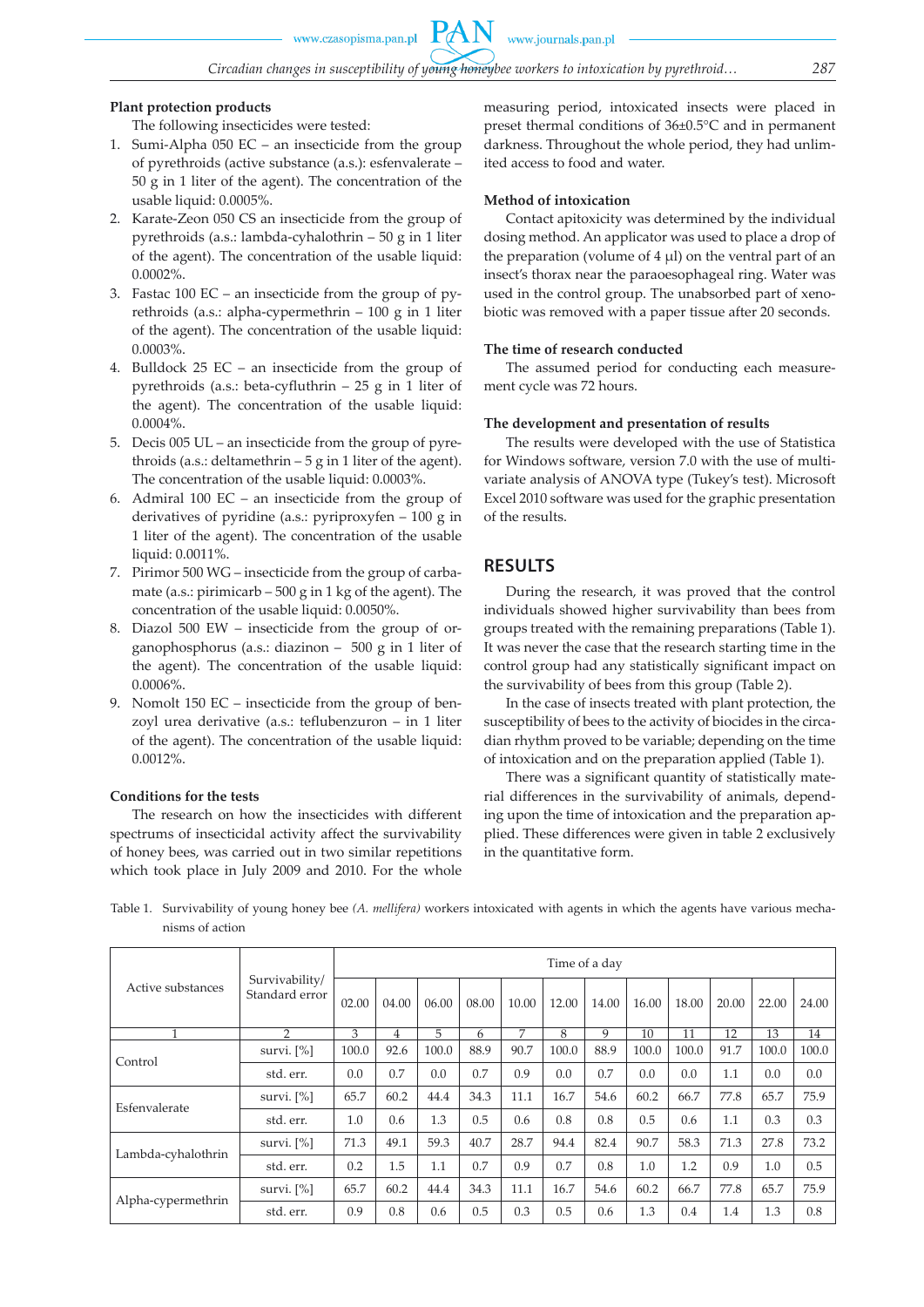www.czasopisma.pan.pl

www.journals.pan.pl

|                 | $\mathcal{P}$ | 3    | 4    | 5.   | 6    | 7    | 8    | 9    | 10   | 11   | 12   | 13   | 14   |
|-----------------|---------------|------|------|------|------|------|------|------|------|------|------|------|------|
| Beta-cyfluthrin | survi. $[%]$  | 5.6  | 37.1 | 52.8 | 49.1 | 25.9 | 5.6  | 0.0  | 15.7 | 0.0  | 10.2 | 0.0  | 0.0  |
|                 | std. err.     | 0.5  | 1.0  | 1.2  | 0.9  | 0.8  | 0.3  | 0.0  | 0.7  | 0.0  | 0.5  | 0.0  | 0.0  |
| Deltamethrin    | survi. $[\%]$ | 78.7 | 77.8 | 53.7 | 42.6 | 77.8 | 5.6  | 0.0  | 5.6  | 0.0  | 0.0  | 71.3 | 78.7 |
|                 | std. err.     | 1.1  | 1.3  | 1.0  | 0.2  | 0.6  | 0.4  | 0.0  | 0.4  | 0.0  | 0.0  | 0.9  | 0.3  |
| Pyriproxyfen    | survi. $[\%]$ | 49.1 | 37.9 | 5.6  | 48.2 | 20.4 | 4.6  | 0.0  | 0.0  | 26.8 | 0.0  | 0.0  | 55.6 |
|                 | std. err.     | 1.3  | 0.6  | 0.4  | 0.3  | 0.4  | 0.4  | 0.0  | 0.0  | 1.1  | 0.0  | 0.0  | 1.2  |
| Pirimicarb      | survi. $[\%]$ | 92.6 | 66.7 | 30.6 | 6.5  | 27.8 | 71.3 | 5.6  | 60.2 | 93.5 | 61.1 | 94.4 | 83.3 |
|                 | std. err.     | 0.7  | 0.9  | 0.7  | 0.5  | 0.7  | 1.5  | 0.5  | 1.1  | 0.3  | 0.9  | 0.5  | 0.7  |
| Diazinon        | survi. $[\%]$ | 70.4 | 59.3 | 42.6 | 32.4 | 38.9 | 70.4 | 77.8 | 50.0 | 81.5 | 50.0 | 67.6 | 66.7 |
|                 | std. err.     | 1.0  | 1.2  | 0.9  | 0.8  | 0.9  | 0.6  | 1.3  | 1.0  | 0.9  | 0.7  | 0.8  | 0.8  |
| Teflubenzuron   | survi. $[\%]$ | 53.7 | 46.3 | 29.6 | 31.5 | 40.7 | 0.0  | 15.7 | 18.5 | 10.2 | 31.5 | 28.7 | 54.6 |
|                 | std.err.      | 0.9  | 0.7  | 0.6  | 0.8  | 1.0  | 0.0  | 0.7  | 0.7  | 0.5  | 0.5  | 0.7  | 0.6  |

| Table 2. Shortened, tabular presentation of statistically signifi- |
|--------------------------------------------------------------------|
| cant differences in the survivability of honey bee work-           |
| ers (A. <i>mellifera</i> ), depending upon the time of intoxica-   |
| tion                                                               |

| Active substances  | p < 0.001 | p < 0.01      | p < 0.05 |
|--------------------|-----------|---------------|----------|
| The control        |           |               |          |
| Esfenvalerate      | 11        | $\mathcal{P}$ | З        |
| Lambda-cyhalothrin | 29        |               | 5        |
| Alpha-cypermethrin | 25        | $\mathcal{P}$ |          |
| Beta-cyfluthrin    | 30        | 2             |          |
| Deltamethrin       | 43        |               |          |
| Pyriproxyfen       | 31        | 9             |          |
| Pirimicarb         | 39        | 5             |          |
| Diazinon           | 13        | 10            | 2        |
| Teflubenzuron      | 23        |               |          |

# **DISCUSSION**

About 35% of our diet is from honey bee *(A. mellifera)*  pollinated plants. Yet, for some time the honey bee has also become a species threatened by extinction. Colony Collapse Disorder (CCD) had already been noted in 1869. It is a complex phenomenon in which a reduced number of collectors in the colony takes place (Underwood and van Engelsdorp 2007). There are many reasons suggested for CCD, such as: viral diseases (Bonning 2009; Bacandritsos *et al*. 2010), parasites (Paxton 2010), pesticides (Desneux *et al*. 2007; Johnson *et al*. 2010), a great shortening of telomeres in the wintering generation (Stindl and Stindl 2010) or secondarily, general weakening of the colony resistance caused by disease (Johnson *et al*. 2009) and the reduction in the metabolic competence of insects (Naug 2009). The first observations of cases similar to CCD, under names such as "Fall-Dwindle-Disease" or "Spring Dwindle", occurred in the territory of the United States (USA). Today this happens to be a global phenomenon, with only a rare exception (Vandame and Palacio 2010).

A significant part of the currently applied insecticides are highly lipophilic preparations. This means that in a beehive full of bee's wax, even individuals which had no contact with the environment outside the nest may be continuously exposed to the activity of biocides (Johnson *et al*. 2010). Biocides are one of the components suspected of contributing to the occurrence of CCD. Biological rhythms, may determine to a significant degree, the toxicity of biocides (Jamali *et al*. 1998; Pszczolkowski and Dobrowolski 1999). In our research, we decided to verify

whether the biological rhythms which may determine biocide toxicity, act on young honey bee workers.

The intoxication of young honey bee workers was carried out with substances belonging to pyrethroids, benzoyl urea derivative, carbamate and organophorus compounds. These are preparations having variable mechanisms of action (van Eck 1979; Fukuto 1990; Soderlund *et al*. 2002). The results obtained indicate that the diurnal time in which the intoxication takes place determines the toxicity of the insecticides. In the case of deltamethrin, alpha-cypermethrin, teflubenzuron and pirimicarb, it was close to the middle of the day that *A. mellifera* individuals turned out to be most susceptible to the activity of biocides (Table 1). In the case of substances like pyriproxyfen, beta-cyfluthrin, esfenvalerate, lambda-cyhalothrin and diazinon in the dose we applied, the time of highest susceptibility was not so unambiguous. Between 2008 and 2009, we conducted research on circadian and seasonal susceptibility of bee collectors to the same insecticides. In the case of practically all compounds, we were able to prove the highest susceptibility of older workers to the activity of biocides occurs around the middle of the day. Such information could confirm that the natural circadian cyclicity of lighting may determine circadian changes of insects' susceptibility to insecticides. On the other hand, in the research on older bees, we used natural sunlight which could have a crucial impact on the results received.

Our work has demonstrated that *A. mellifera* is characterized by a statistically significant susceptibility to insecticides, and this susceptibility is related to its daily rhythm*.* These results support the results of other studies on the spectrum of action of chemical pesticides, depending on the time of intoxication (Eesa and Cutkomp 1995; Pszczolkowski and Dobrowolski 1999). The results from the work of *A. mellifera*, show that natural periods of activity and rest of honey bees must be taken into account. These periods must be noted when developing programs of agricultural treatments with chemical preparations meant to be used close to nectaring plants.

## **CONCLUSIONS**

In the present work, the functioning of the circadian clock in young honey bee workers, not exposed to cyclic changes of light phases during a 24-hour period, was studied. We found that preparations containing deltamethrin, alpha-cypermethrin, teflubenzuron and pirimicarb when